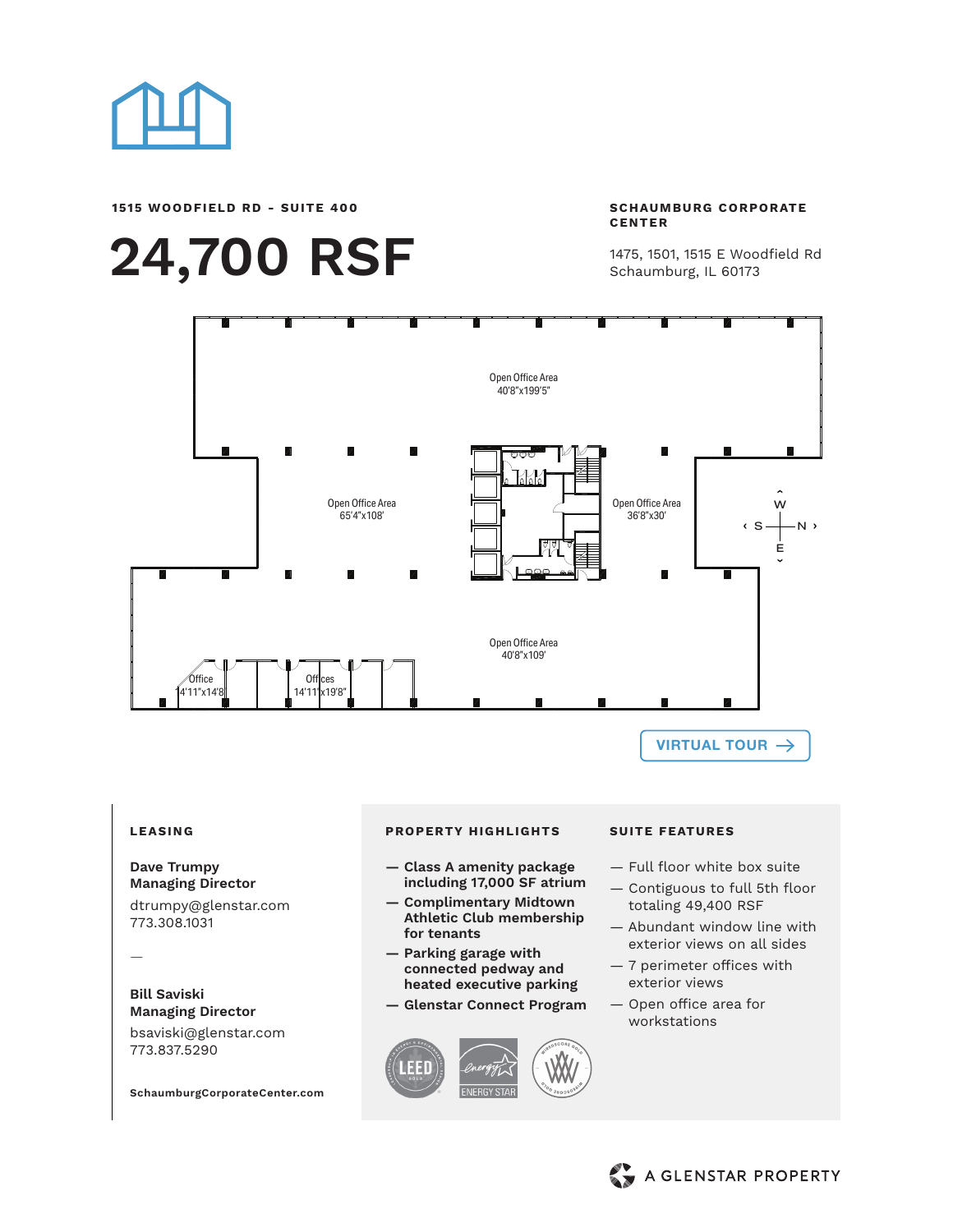

**1515 WOODFIELD RD - SUITE 500**

# **24,700 RSF**

**SCHAUMBURG CORPORATE CENTER**

1475, 1501, 1515 E Woodfield Rd Schaumburg, IL 60173



**[VIRTUAL TOUR](https://vimeo.com/489963444)**

## **LEASING**

#### **Dave Trumpy Managing Director**

dtrumpy@glenstar.com 773.308.1031

—

### **Bill Saviski Managing Director**

bsaviski@glenstar.com 773.837.5290

**SchaumburgCorporateCenter.com**

#### **PROPERTY HIGHLIGHTS SUITE FEATURES**

- **— Class A amenity package including 17,000 SF atrium**
- **— Complimentary Midtown Athletic Club membership for tenants**
- **— Parking garage with connected pedway and heated executive parking**
- **— Glenstar Connect Program**



- Full floor white box suite
- Contiguous to full 4th floor totaling 49,400 RSF
- Abundant window line with exterior views on all sides
- 21 perimeter offices with exterior views
- 2 perimeter conference rooms
- Open office area for workstations